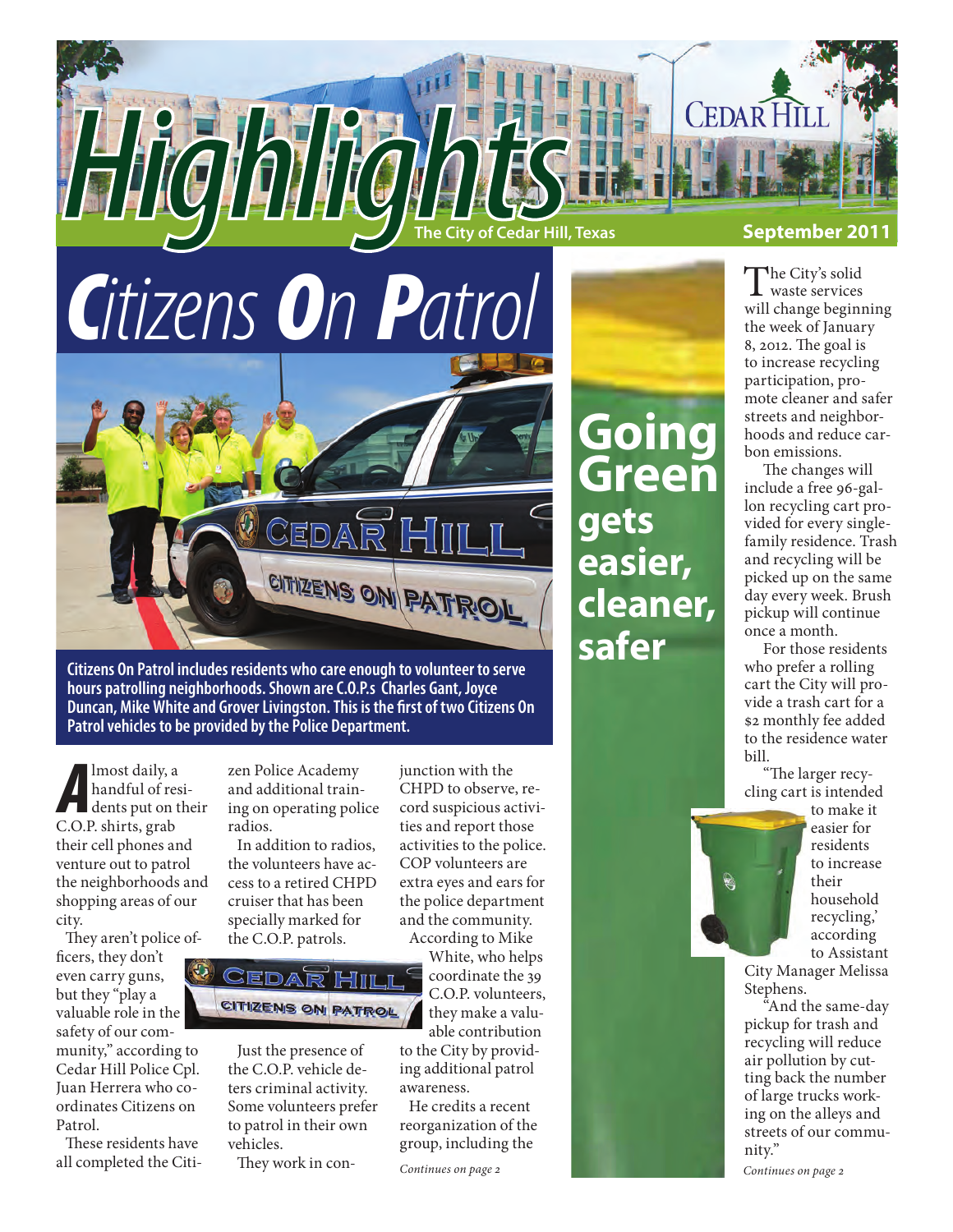## **City Council passes loitering ordinance**

In July, the City Council passed Ordinance No. 2011-443 that addresses loitering.

Upon conviction, a person may be fined up to \$500 for loitering.

It is defined as "loitering in, on, or around any place, public or private, when such loitering is accompanied by suspicious activity, or is under circumstances that afford probable cause for alarm or concern for the safety and well-being of persons or for

the security of property in the surrounding area.

It is unlawful for a person to refuse to leave when asked by the owner, manager, proprietor or lessee of any place, public or private.

It is unlawful to loiter anywhere that "No loitering" signs are posted.

According to Police Chief Steve Rhodes officers are currently passing out informative cards at public locations.

## Citizens On Patrol *From front page* **Click on this but-**

addition of Lisa Campbell as president of the Citizens Police Academy Alumni Association, for renewed vigor among the volunteers.

In June they tallied 171 volunteer hours. That's more than 40 hours a week.

Members of the group have become qualified to teach other volunteers in the use and care of the C.O.P. car.

Police Chief Steve Rhodes has been so impressed with the dedication of the C.O.P. group that he is working on providing a second vehicle for their use.

In addition to neighborhood patrolling, C.O.P. members assist as a backup patrol in business areas when officers are pulled from their assigned area. They assist with traffic control at special events like Country Day Fun Run and Parade, the Parade of Joy, Head for the Hills Bike Rally and Juneteenth. The volunteers also assisting the CHPD in areas such as officer testing, Police memorial Remembering the Fallen Officers and 9/11 Memorial Services.

Their patrols are coordinated with Cpl. Herrera to get the maximum use out of the volunteers' time.

"The C.O.P.s are always ready and willing to assist with any activity the police department requests of them," said Herrera.

Mike White said new volunteers are always welcome and he encouraged residents to consider attending the next Citizen Police Academy Class.



A new City ordinance requires yard sales and garage sales to be registered. It can be done online at www.cedarhilltx. com or by calling 972.291.5100 x1090.

Registration is free and it will get your sale on the list that is published weekly on the city website at www.cedarhilltx. com/garagesale.



**ton on the City website at www. cedarhilltx.com to find answers and request services from the City.**



Stay up to the minute; follow Cedar Hill on Twitter

*twitter.com/cedarhilltx* Witter.com/cedarh.



#### **No watering between 10 a.m. and 6 p.m. seven days a week from May 1 to Sept. 30**

From May 1 to September 30, outdoor watering is prohibited between the hours of 10 a.m. and  $6$  p.m. Fines for violators start at \$200 for the first offense.

The City requests no outside watering at all on Wednesdays, Saturdays and Sundays to allow the system to replenish supplies in the water storage tanks.

There is a lot more information about Drought Response Stages on the City website at *tinyurl.com/ CHwater*.

Refer to the home page of the City website *www.cedarhilltx. com* for drought response updates.

## Going Green **From front page**

Solid waste, recycling, bulky item and brush pickups will cost \$12.76 a month for most residences, an increase of 70 cents. Residents 65 and over will pay \$9.64 per month, an increase of 68 cents. Business and

commercial accounts in the City will also see increases.

In August, the City Council approved a new contract with Waste Management, the firm that has handled the City's solid waste since 2006.

### City wins \$50,000 grant for wind turbine installation

The Texas State Energy Conservation Office recently awarded the City a \$50,000 grant to install a grid-tied 4.335 kW vertical axis wind turbine at the Government Center.

This project will provide education, public outreach and training on wind generation. The City is dedicated to increasing awareness of energy conservation and clean alternative energy sources.

The wind turbine will generate about 4300 kW in a 13 mph wind.

Wind-generated electricity will be wired in with the solar panels already in place on the roof of the Government Center.

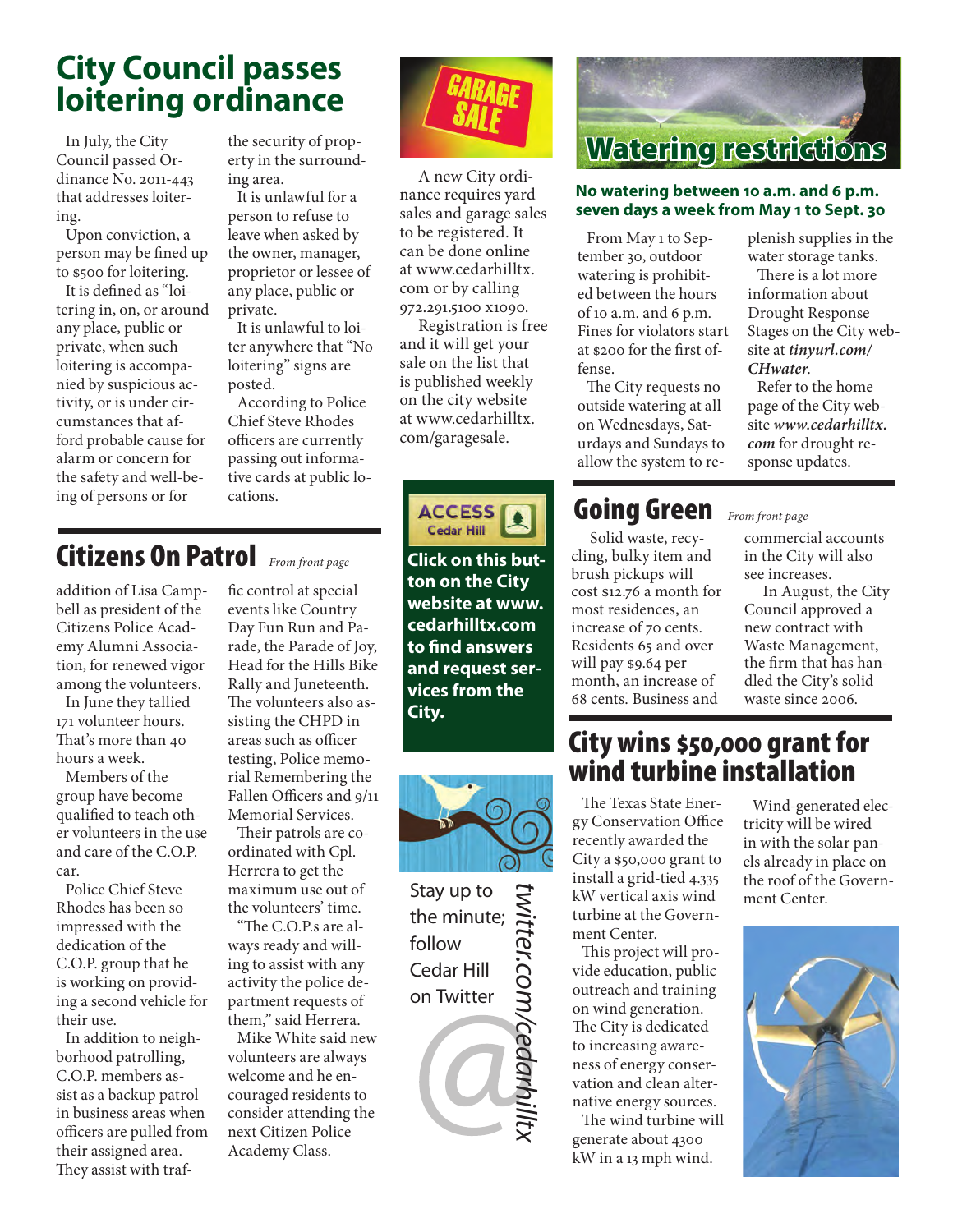#### At the City Council Meeting July 26, 2011



Waste Management scholarships of \$1,500 each were presented by Steve Kellar, right, to Benjamin Toney and Mayaria Johnson. Kathleen Cervenka, left, Manager of Library Services, said this was the fourth year of the scholarship program.



Parks Director Rhoda Savage watches Mayor Pro Tem Daniel Haydin read the National Parks and Recreation Month proclamation. Savage introduced the new "Adopt A Park program and invited everyone to the the Vocal Trash concert at Valley Ridge Park on October 1.



Lucille Ames, right, of the Old Chisholm Trail Chapter of the Daughters of the American Revolution presents Mayor Pro Tem Haydin a plaque of the preamble of the Constitution during the City Council's recognition of Constitution Week, September 17-23.



## **Community Calendar**

#### September 2011

#### 10 & 11 Audubon Center at Cedar Hill Grand Opening

9 a.m. to 5 p.m. Saturday, Noon to 5 p.m. Sunday

Dogwood Canyon Audubon Center at Cedar Hill, just past Northwood University on FM 1382

Free admission all weekend at the Center as they introduce the facility to the public. Program activities are scheduled for both days including guided hikes, building tours, animal encounters, lectures, children's activities and more. Off-site parking and shuttle service will be provided from Uptown Village at Cedar Hill.

#### 11 9/11 ten-year anniversary

1 p.m. at Uptown Village at Cedar Hill Procession, national anthem, prayer and special speaker.

#### 17 Lake Ridge POA fund-raising golf tournament

7:30 a.m. registration, 8:30 shotgun start. Tangle Ridge Golf Course. This event will benefit the Cedar Hill Fire Department and local charities. For information visit http://www.lakeridgegolfclub.com/

#### October 2011

#### 01 Sister to Sister Festival and 5K

6 a.m. to noon. A day of breast cancer educational activities, fund raising and awareness. Visit www.celebratinglife.org.

#### 01 Music in the Park - Vocal Trash

This nationally-acclaimed, high-energy band puts the fun into recycling, using instruments recycled from trash. Visit environmental booths, demonstrations, food and more

#### 04 National Night Out

This annual event celebrates cooperation between residents and the Cedar Hill Police Department to keep our community safe. Many neighborhoods have get-togethers. Visit www.cedarhilltx.com/nno

#### 07 Old Settlers Reunion

4:30 -8 pm, Historical Downtown Cedar Hill

An evening of fun, friends and family under the big tent. Join the fun and witness the beauty of long-term friendships and the joy of making new friends.

#### 08 Country Day on the Hill

10,000 visitors jam historic downtown Cedar Hill for a good old-fashioned fall festival with great things to eat that are not on your diet. Visit cedarhillcountryday.com

#### 10 City facilities close at noon for Cedar Hill Day at the State Fair of Texas

City offices including the library, recreation center, animal shelter and senior center will close at noon.

#### 22 Hazardous Household Waste Disposal

9 a.m. -11 a.m. at the high school parking lot It's easy! Just drive through, we unload your car and you get rid of environmentally harmful materials safely. Visit www.cedarhilltx.com/hhw.

#### For the latest updates, visit the City Calendar on *www.cedarhilltx.com* Click on "View All"